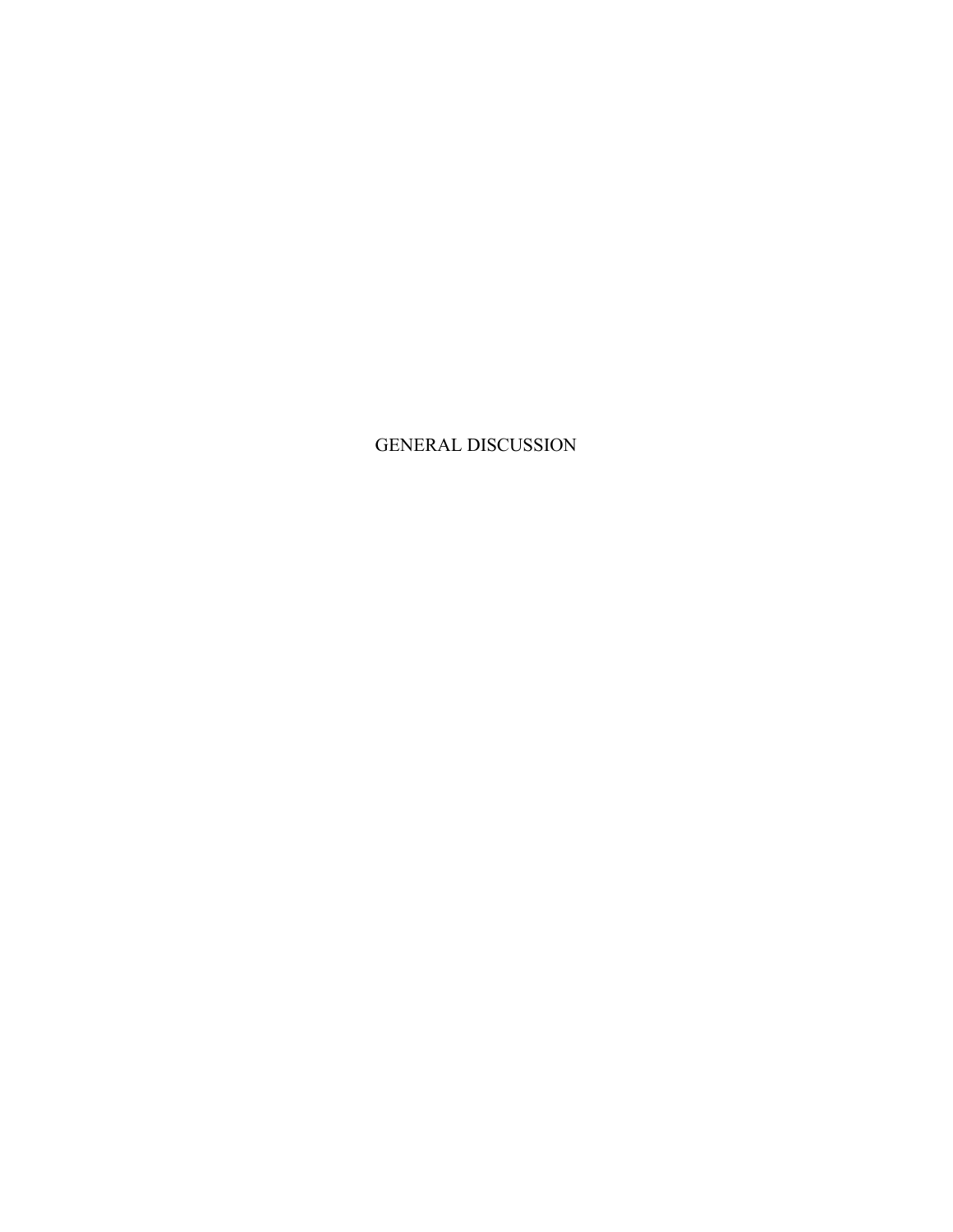#### General Discussion

The primary concentration of acid mine drainage pollution as shown in Tables 3 and 4 is found in the northern or downstream, half of the watershed. There are, however, considerable amounts of AMD pollution in all sections of this study area. To better understand where this pollution exists, this section of the report will describe the sub-watersheds individually with information as to their effect on the main stream, Stony Creek, starting from the headwaters in the south, just north of the town of Berlin.

There are a number of different approaches that could be taken in making our recommendations as to which area of the Stony Creek Watershed should receive first attention and which the second, and so on. Priority could first be given to the areas that are most heavily populated, such as Hooversville, where the quality of the water supply is greatly in need of improvement. There are other, smaller communities along Stony Creek that have this same problem. Those areas that are primarily used for recreation or areas that would have the most pollution abated regardless of cost could head the list. Another approach could be the number of stream miles cleaned up of the sub-watersheds recovered.

Using information from the monitoring stations on Stony Creek, it was found that the quality of the stream changes from alkaline to acid somewhere between stations SC7 and SC6. Since there are 4 sub-watersheds draining into Stony Creek between these two stations, three additional temporary monitoring stations were established to more accurately determine pollution effects on this segment of Stony Creek. Station SC6A was established between the tributaries draining sub-watersheds 6L (Lamberts Run) and 7L *(*Grove Run). Station SC6B was established between the tributaries of 7L (Grove Run) and 5R (unnamed). And station SC6C was located between the tributaries of

58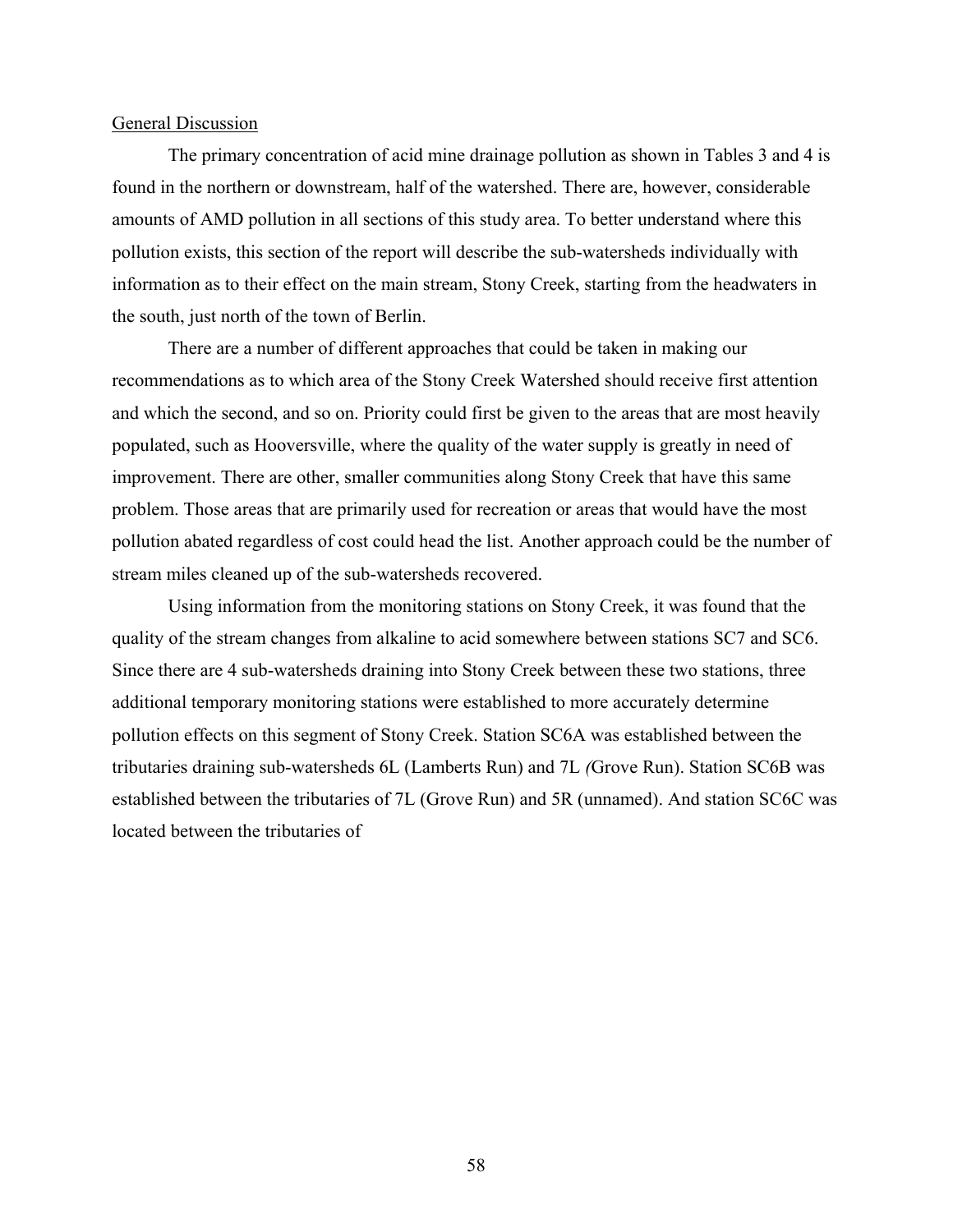5R (unnamed) and 6R (Buck Run). From the information gathered at these temporary stations, it was established that the quality of water significantly changes between stations SC6 and SC6A.

This indicates the AMD from Lamberts Run, draining sub-watershed 6L, is of such magnitude that Stony Creek no longer has the ability to recover via dilution by alkaline water. This also agrees with the rank of polluting tributaries in Table 4 that is found in the Watershed Study section of this report. Lamberts Run according to the "Pollution Index Number" carries the highest pollution load within the study area.

The following parameters were used in our consideration of what work is to be done in the Watershed area:

1. The effects of the pollution load on the main seam, Stony Creek, is given first priority; thus the highest priority is assigned to the stream or sub-watershed that overrides the natural alkalinity. From this point downstream, as polluted tributaries enter Stony Creek, they are given correspondingly decreasing priorities. For example, as mentioned above, the pollution load from Lamberts Run overrides the natural alkalinity of Stony Creek; therefore this sub-watershed would be given first priority. The next polluted tributary entering Stony Creek downstream from Lamberts Run is Wells Creek; hence this sub-watershed is given second priority. However, for the reasons mentioned in the general discussion of the Watershed Study section of this report on p. 34, the Wells Creek Sub-watershed will be the first area of work. Other than this one exception, this system of setting priorities will continue downstream until Stony Creek leaves the study area. The sub-watersheds that fall into this category are given priorities 1 through 7 inclusive in Table 7.

2. After attention is given to the streams or sub-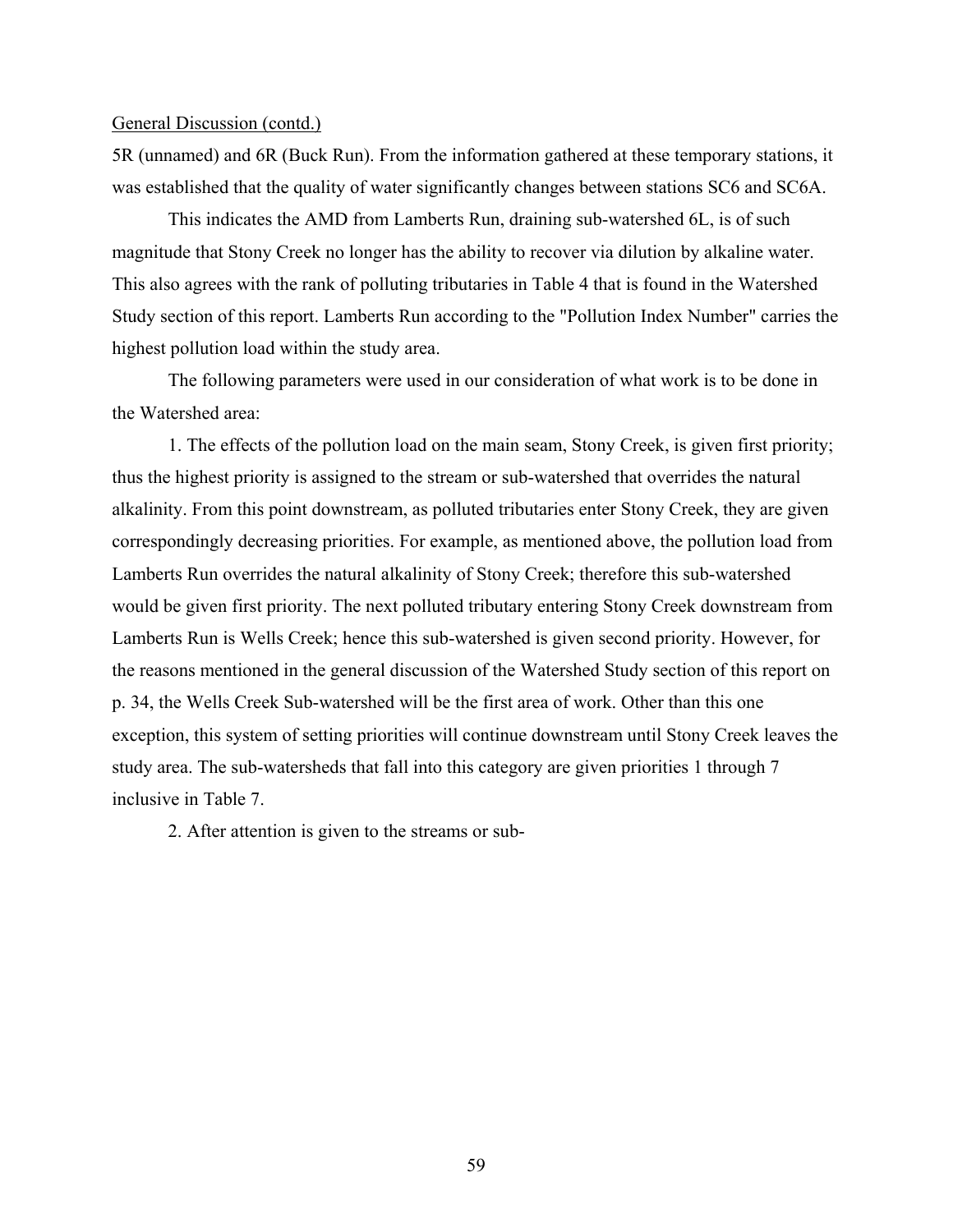watersheds that presently deposit large amounts of AMD into the main stream, priorities are assigned to those areas that are of a potential danger in making Stony Creek a polluted stream or are an obvious detriment to local environs. It should also be mentioned that as the AMD is eliminated from these sub-watersheds, the additional alkalinity that will enter the main stream will help to maintain Stony Creek as a clean stream and could possibly be of great help in cleaning a portion of this stream outside of the study area. The sub-watersheds that fall into this category are given priorities 8 through 17 inclusive in Table 7.

3. As mentioned in the Watershed Study section of this report, the Fish Commission reports that stocking of game fish had taken place from the headwaters of Stony Creek downstream to the area of Beaverdam Creek, the next major tributary downstream from Wells Creek. However, this stocking was to be sharply reduced, if not entirely eliminated, due to the amount of AMD that was entering Stony Creek from Wells Creek and other smaller tributaries upstream.

When it was found that three of the mines in the Wells Creek watershed contributed 130% of the pollution load as measured at the mouth of Wells Creek, the Department of Environmental Resources made an early selection of these mines for site evaluation. This decision was made prior to the formation of Table 7, and is the reason Wells Creek is not included in the table.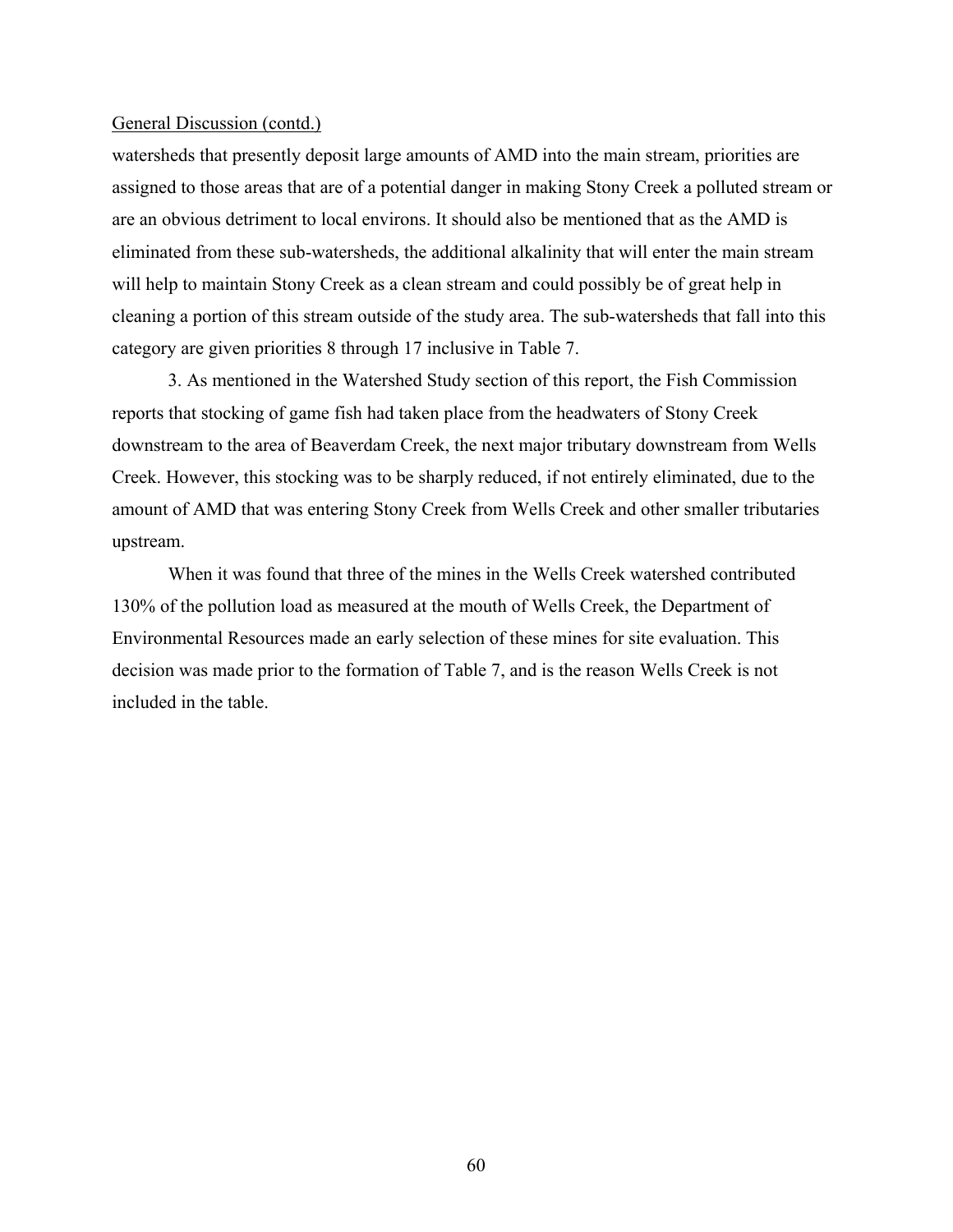### TABLE 7

# RECOMMENDED LIST FOR REMEDIAL ACTION OF SUB-WATERSHEDS IN ORDER OF IMPORTANCE TO STONY CREEK

| Rank           | Sub-watershed   | <b>Stream Name</b>        |
|----------------|-----------------|---------------------------|
| 1              | 6L              | Lamberts Run              |
| $\overline{2}$ | 5L              | Three unnamed tributaries |
| 3              | 4L              | Oven Run                  |
| 4              | 3L              | Pokeytown Run             |
| 5              | 2L              | Fallen Timber Run         |
| 6              | 1L              | Dixie Run                 |
| 7              | 1R              | Three unnamed tributaries |
| 8              | 10L             | <b>Rhoads Creek</b>       |
| 9              | 13L             | <b>Reitz Creek</b>        |
| 10             | 7R              | Schrock Run               |
| 11             | 7L              | Grove Run                 |
| 12             | 11L             | Glade Church Run          |
| 13             | 8R              | Three unnamed tributaries |
| 14             | 5R              | One unnamed tributary     |
| 15             | 11R             | One unnamed tributary     |
| 16             | 10 <sub>R</sub> | Three unnamed tributaries |
| 17             | 12L             | Downey Run                |

The difference in rank between Table 7 above and Table 4 in the Watershed Study section is that Table 7 will be most beneficial to Stony Creek. A change in the quality of water and an increased potential for recreational utilization of the main stem can be realized as AMD in each sub-watershed is abated.

The proposed work recommended in the following sub-sections and the estimated costs, include deep mine sealing, surface restoration and surface water diversion. The feasibility of abatement for each mine will have to be weighed and may alter the priority of work due to the possible lack of mine maps and the fractured strata that lies above the coal seam. Other considerations such as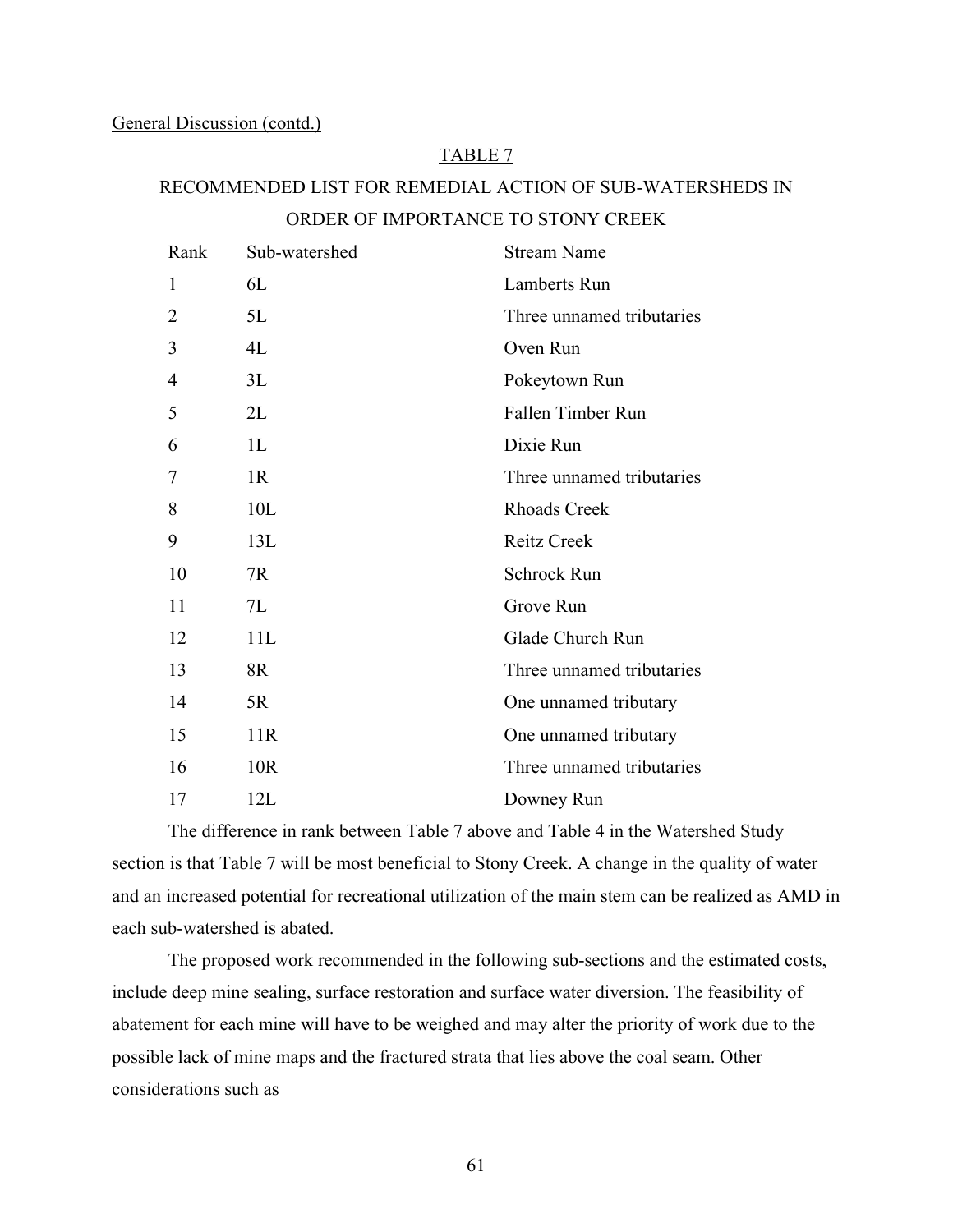extensive heads against a proposed seal, potential grout curtains required for complete sealing and the additional sealing of bore holes to affect the desired inundation. These problems may cause the cost per pound to increase significantly and adds to the uncertainty of priority and feasibility.

Neutralization or treatment plants have been considered as an alternative method; however, the initial cost accompanied by the continuing operating cost of treatment plants have proven them to be economically unfeasible.

In the sub-watershed sections of this report, in the table of Abandoned Deep Mines under the column title "Name of Mine or Operator" there are cases where instead of a name listed there appears a reference in parentheses to another deep mine complex. This indicates there is a possible inter-connection between the two mines. If these mines are listed in the table titled "Recommended Abatement Procedures - Cost Benefication" it may be necessary that construction work planned for one must include the second mine. In this same table, the columns listed as potential sources include openings that are shown on various mine maps, however, have not been located in the field due to stripping operations or various other reasons. The openings included in this column could also be part of another mine complex that must be worked with that particular mine.

In the table titled "Benefication - Recommended Plans", Plan "A" always lists the total inventoried sources of pollution within the sub-watershed with a 60% reduction. There are cases where the plans recommended in this table, show more than 100% reduction. This is primarily due to two reasons: first, the economy of removal; and second, the benefits of additional alkalinity being introduced into Stony Creek at this point.

The cost estimates, as described in Table 8 are based on reported costs for similar work done throughout the Commonwealth.

62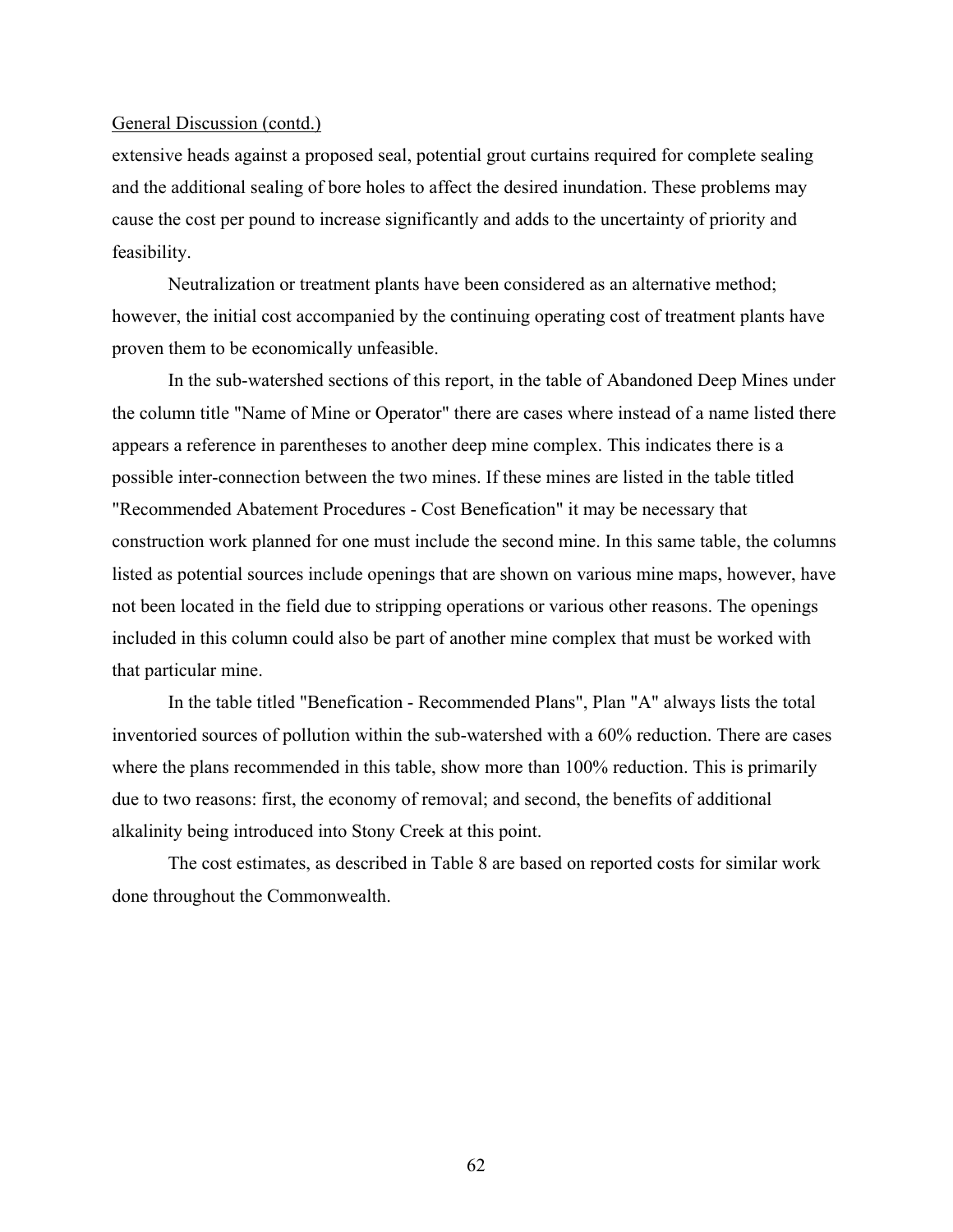## TABLE 8

# CONSTRUCTION COSTS

| Hydraulic Seals - | The cost for each seal, recommended in this report, is estimated at \$20,000<br>if mine map is on hand. However, if a mine map is not presently available,<br>the seal cost is estimated to be \$25,000. This cost includes a normal 100<br>feet of grout curtain, 50 feet on either side of the portal opening. |                                                                        |  |
|-------------------|------------------------------------------------------------------------------------------------------------------------------------------------------------------------------------------------------------------------------------------------------------------------------------------------------------------|------------------------------------------------------------------------|--|
|                   |                                                                                                                                                                                                                                                                                                                  |                                                                        |  |
|                   |                                                                                                                                                                                                                                                                                                                  |                                                                        |  |
| Grout Curtains -  | There are many factors that determine the cost of these curtains such as                                                                                                                                                                                                                                         |                                                                        |  |
|                   | depth, material used, and length of curtain. The cost, where recommended                                                                                                                                                                                                                                         |                                                                        |  |
|                   | in this report, is estimated to be \$140 per linear foot.                                                                                                                                                                                                                                                        |                                                                        |  |
| Surface Seals -   | The costs for surface seals recommended in this report are as follows:                                                                                                                                                                                                                                           |                                                                        |  |
|                   | Bore holes                                                                                                                                                                                                                                                                                                       | $-$ \$ 8,000                                                           |  |
|                   | Small diameter air shafts                                                                                                                                                                                                                                                                                        | $-$ \$ 8,000                                                           |  |
|                   | Large air shafts                                                                                                                                                                                                                                                                                                 | $-$ \$12,000                                                           |  |
| <b>Strip Mine</b> | The following is a list of these procedures with cost estimates:                                                                                                                                                                                                                                                 |                                                                        |  |
| Reclamation -     | Regrading (both terracing and selected grading to provide for<br>1.                                                                                                                                                                                                                                              |                                                                        |  |
|                   | channelization):                                                                                                                                                                                                                                                                                                 |                                                                        |  |
|                   | Totally unreclaimed strip mine<br>a.                                                                                                                                                                                                                                                                             |                                                                        |  |
|                   |                                                                                                                                                                                                                                                                                                                  | (no attempt previously made to reclaim the area): \$1,800 per acre.    |  |
|                   | b.                                                                                                                                                                                                                                                                                                               | Spoil pile sloping towards the highwall (partially regraded;           |  |
|                   |                                                                                                                                                                                                                                                                                                                  | however, the spoil pile is sloping towards the highwall allowing       |  |
|                   |                                                                                                                                                                                                                                                                                                                  | ponding and infiltration at the base of the highwall): \$600 per acre. |  |
|                   | 2. Revegetation for grass and tree cover: \$600 per acre.                                                                                                                                                                                                                                                        |                                                                        |  |
|                   | Clearing and grubbing for terrace areas: \$100 per acre.<br>3.                                                                                                                                                                                                                                                   |                                                                        |  |
|                   | Stream channelization:<br>4.                                                                                                                                                                                                                                                                                     |                                                                        |  |
|                   | Unlined: \$5 per linear foot.<br>a.                                                                                                                                                                                                                                                                              |                                                                        |  |
|                   | Clay lined: \$15 per linear foot.<br>b.                                                                                                                                                                                                                                                                          |                                                                        |  |